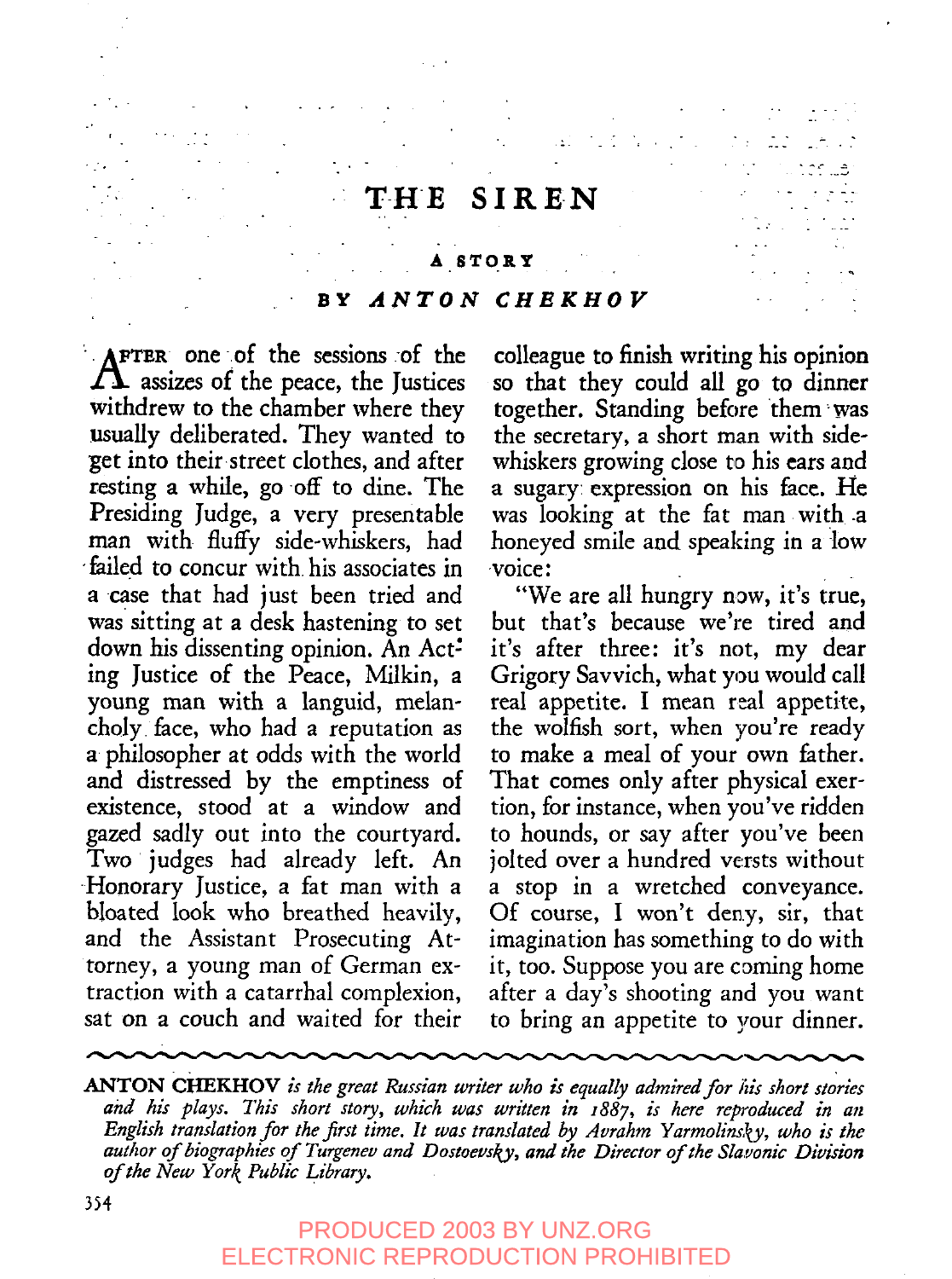Then you mustn't let your mind dwell on anything intellectual. Intellectual things, learned things, ruin the appetite. You know yourself that thinkers and scholars are just nowhere when it comes to eating. Even pigs, pardon the expression, pay more regard to their food than such people do. As I was saying, you are on your way home, and you must make sure that your mind dwells on nothing but the wine glass and the appetizer. Once as I was traveling I closed my eyes and pictured to myself a sucking-pig with horse-radish. Well, sir, I became virtually hysterical with sheer appetite! Now this is important: when you drive into your own courtyard, you should be aware of a smell from the.. kitchen, a smell of something, you know. . . ."

"Roast goose is a prime smeller," observed the Honorary Justice, breathing heavily.

"Don't say that, my dear Grigory Savvich. Duck or woodcock, those are the trumps! The bouquet of a goose lacks refinement, lacks delicacy. The richest odor is that of young onions when:they just begin to get goldenbrown, you know, and when the rascals fill the house with their sizzling. Another thing: when you come in, the table must be set, and when you sit down you tuck the napkin into your collar and you take your time about reaching for the vodka decanter. And mind you, you don't pour it into an ordinary wine-glass, you don't treat the sweetheart that way! No. You pour it into something

antique, made of silver, an heirloom, or into a quaint pot-bellied little glass with an inscription on it, something like this: 'As you clink, you may think, monks also thus do drink.' And you don't gulp it down, straight off, but first you sigh, you rub your hands together, you gaze nonchalantly at the ceiling, and only then, slowly, you raise it to your lips, and at once sparks from your stomach flash through your whole body."

An expression of beatitude spread over the secretary's sugary face.

"Sparks," he repeated, screwing up his eyes. "And as soon as you have had your snifter, you turn to the appetizers."

"See here," put in the Presiding Judge, raising his eyes to the secretary, "be quiet! You've made me spoil two sheetsl"

"Oh, I am so sorry, Pyotr Nikolaich! I will speak more quietly," murmured the secretary, and continued in a half whisper. "Well, my dear Grigory Savvich, as I was about to say, when it comes to appetizers, one must know One's way about. The best appetizer is herring. You eat a bit of herring with onion and mustard sauce, and without waiting, my friend, while the sparks are still flying in the stomach, you help yourself to caviar, with lemon juice, if.you prefer it that way, then you have a radish with salt, and another piece of herring. But I'll tell you what's better still, my friend: salted pink mush: robms, minced, as fine as caviar and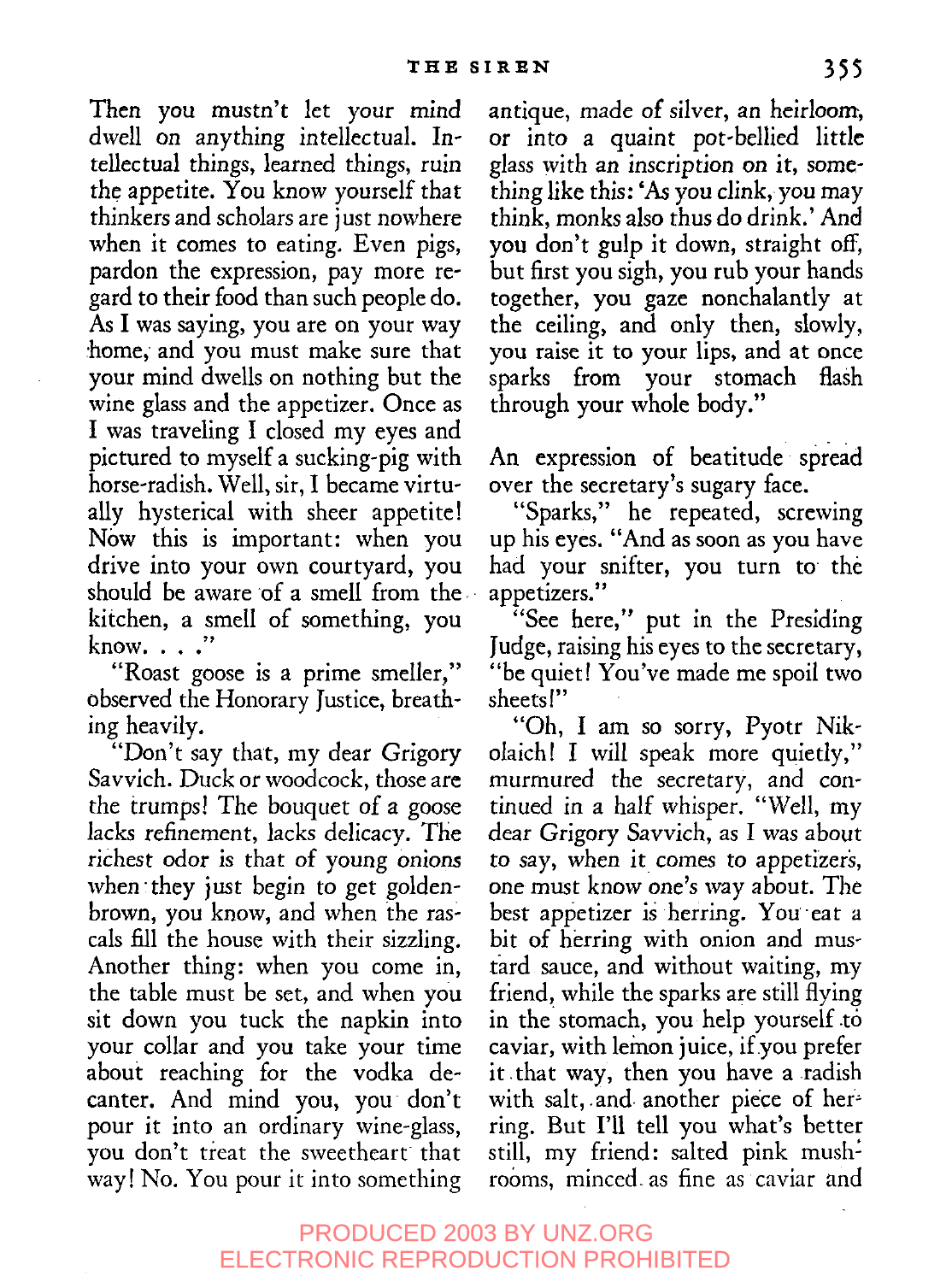served with onion and olive oil . . . exquisitel But eel-pout liver  $-$  that's beyond anything!"

. " $Mm$  — yes  $\ldots$ " agreed the Honorary Justice, screwing up his eyes in turn.-"Another good appetizer is stewed white mushrooms."

"Yes, yes, with onion, you know, and bay leaf and other spices.¯ You lift the lid off the dish, and the steam  $rises.$  a smell of mushrooms... sometimes it really brings tears to my eyes! Well, sir, the meat pie is brought in from the kitChen and at once, without delay, another glass of vodka is in order."

. "Ivan. Guryich!" exclaimed the Presiding Judge in a tearful voice. "You made me ruin the third sheet!"

"Deuce take him, he can't think of anything but food!" grumbled Milkin, the philosopher, with a look of contempt. "Is there nothing to live for but mushrooms and meat pie?"

" "Well, sir, before the meat pie you down another one," the secretary repeated in a low tone. He was so carried away that, like a nightingale singing, he heard only his own voice. "The meat pie must make your mouth water, it must lie there before you, naked, shameless, a temptation! You wink at it, you cut off a sizable slice, and ygu let your fingers just play over it, this way, out of excess of feeling, You eat, the butter drips from it like tears, and the filling is fat, juicy, rich, with eggs, giblets, onions.  $\ldots$  "

The secretary rolled up his eyes and his mouth stretched to his ears. The I Ionorary Justice groaned and twiddled his fingers, apparently seeing the meat pie before him.

"What the devil!" grumbled the. Acting Justice, walking over to the further window.

"You eat only two slices, the third you.keep for the *shchi,"* the secretary went on like a man inspired. "And as soon as you've finished with the meat pie, have the *shchi* served, to keep the appetite at pitch. The *shchi* must be piping hot. But even better than *shchi,* with all that cabbage, is a *borshch*, prepared with sugar beets, Ukrainian style, you know the way, my friend, with ham and country sausages. It should be served with sour cream, of course, and a sprinkling of fresh parsley and dill. Another excellent thing is a *rassolnik*, with tripe in it and giblets and young kidneys, and then if you want a soup, the best thing.is a vegetable soup, with carrots, fresh asparagus, a bit of cauliflower and whatever else is legitimate."

"Yes, it's an excellent thing," sighed the Presiding Judge, lifting his eyes from his papers, but at once he caught himself up and moaned: "For heaven's sake! If you go on like.that, it'll be evening by the time I get through with my opinion! I've spoiled the fourth sheet!"

"Not a word more, not a word! I am very sorry!" the secretary apologized, and went on in a whisper: "After you have had you/" *borshch* or your soup, as you prefer, have: the fish course served, and immediately, my friend. Of all the mute race, the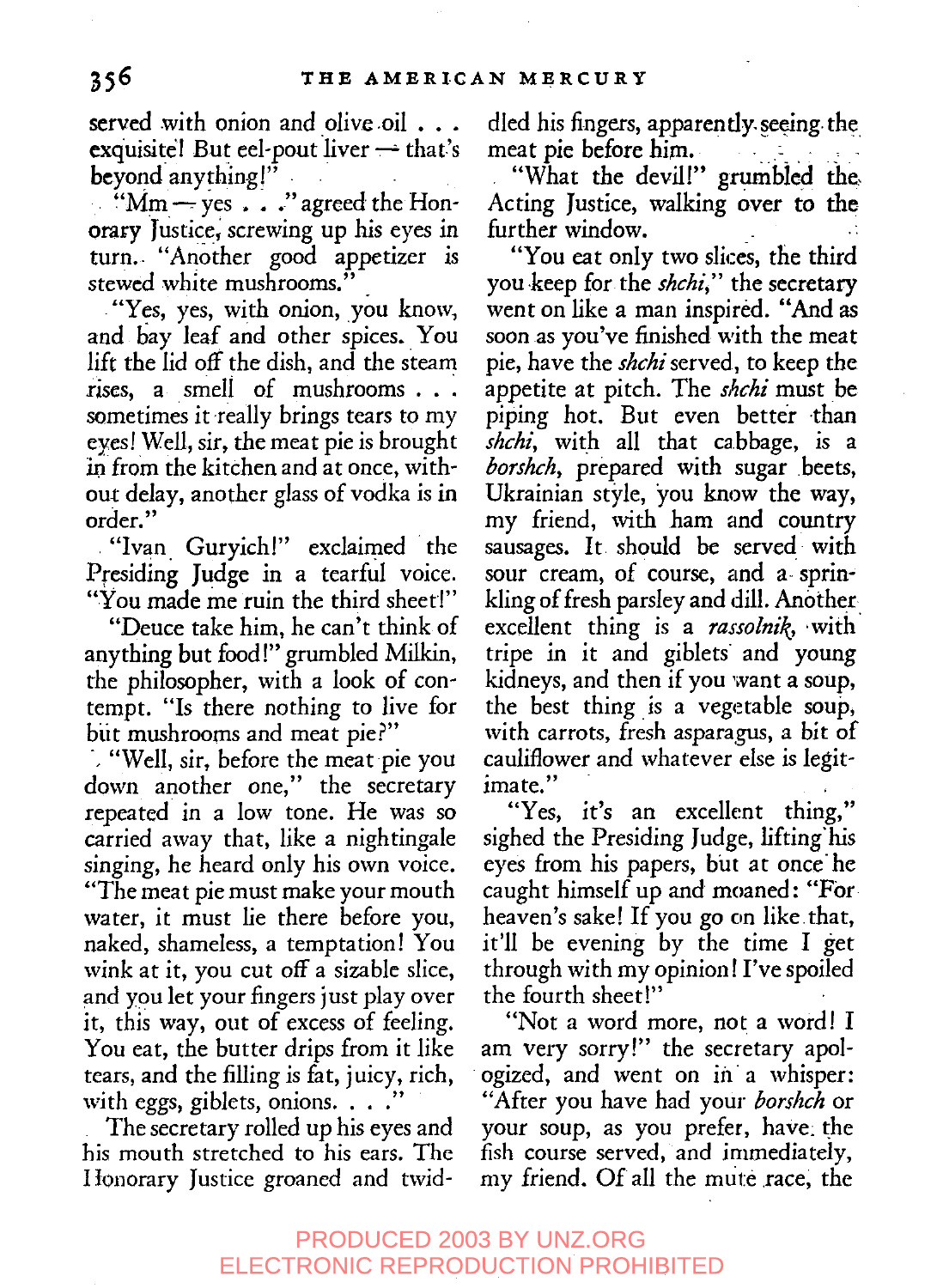finest is erucian carp, fried in sour cream. But so that it shouldn't have any odor of silt, and to give it true delicacy, it must be kept alive in milk for twenty-four hours."

د المال 1,500 م/2005 من الملاحم

"A fish ring made of sterlet is good, too," put in the Honorary Justice, closing his eyes, and then suddenly, astonishingly, with a ferocious air he rushed from his seat, and roared at the Presiding Judge: "Pyotr Nikolaich, will you be done soon? I can't wait any longer, I just can't!"

<sup>34</sup> Just let me finish!"

""The deuce! I'll eat alone!"

fifthe fat man waved his hand in déspair, seized his hat and without a good-bye, ran out of the chamber. The secretary sighed, and bending over the ear of the Assistant Prosecuting Attorney, proceeded in a low voice:

"Pike, perch or carp with tomato and mushroom sauce isn't to be sneezed at, either. But fish doesn't really satisfy one, you'll admit, Stepan Frantzych: there's no substance to it. The main thing in a dinner isn't the fish, no matter with what sauce, but the roast. Which are you fondest of?"

The Assistant Prosecuting Attorney made a sour face and said, sighing:

"Unfortunately, I can't share your transports: I have catarrh of the stomach."

"Tut, tut, my dear sir! Catarrh of the stomach is an invention of the doctors! It's a complaint that comes mostly from pride and free-thinking.

Don't give it a thought. Suppose you don't feel like eating or you're even nauseated, just pay no attention, but go right ahead and eat. Say the roast is a snipe or two, and perhaps a partridge with it, or a brace of fat quail, then you'll forget all about your catarrh, I give you my word of honor. And what about roast turkey? The bird should be a hen, with fat, juicy, white meat - the breast of a nymph.  $\ldots$  ."

"That should be tasty," murmured the Prosecuting Attorney, with a wistful smile. "Perhaps I would enjoy a slice of turkey."

"Good Lord! and what about duck? If you take a duckling, one that has had a taste of the ice during the first frost, and roast it, and be sure to put the potatoes, cut small, of course, in the dripping-pan too, so that they get browned to a turn and soaked with duck fat and.  $\dots$  ."

Milkin, the philosopher, made a ferocious face and was apparently about to say something but instead, suddenly smacked his lips, probably dreaming of roast duck, and without a word, as though pulled by some mysterious force, seized his hat and ran out.

"Yes, perhaps I would enjoy a bit of duck, too," breathed the Assistant Prosecuting Attorney.

The Presiding Judge got up, walked about the chamber, and sat down again.

"After the roast, sir, a man is full, and he goes off into a sweet eclipse,"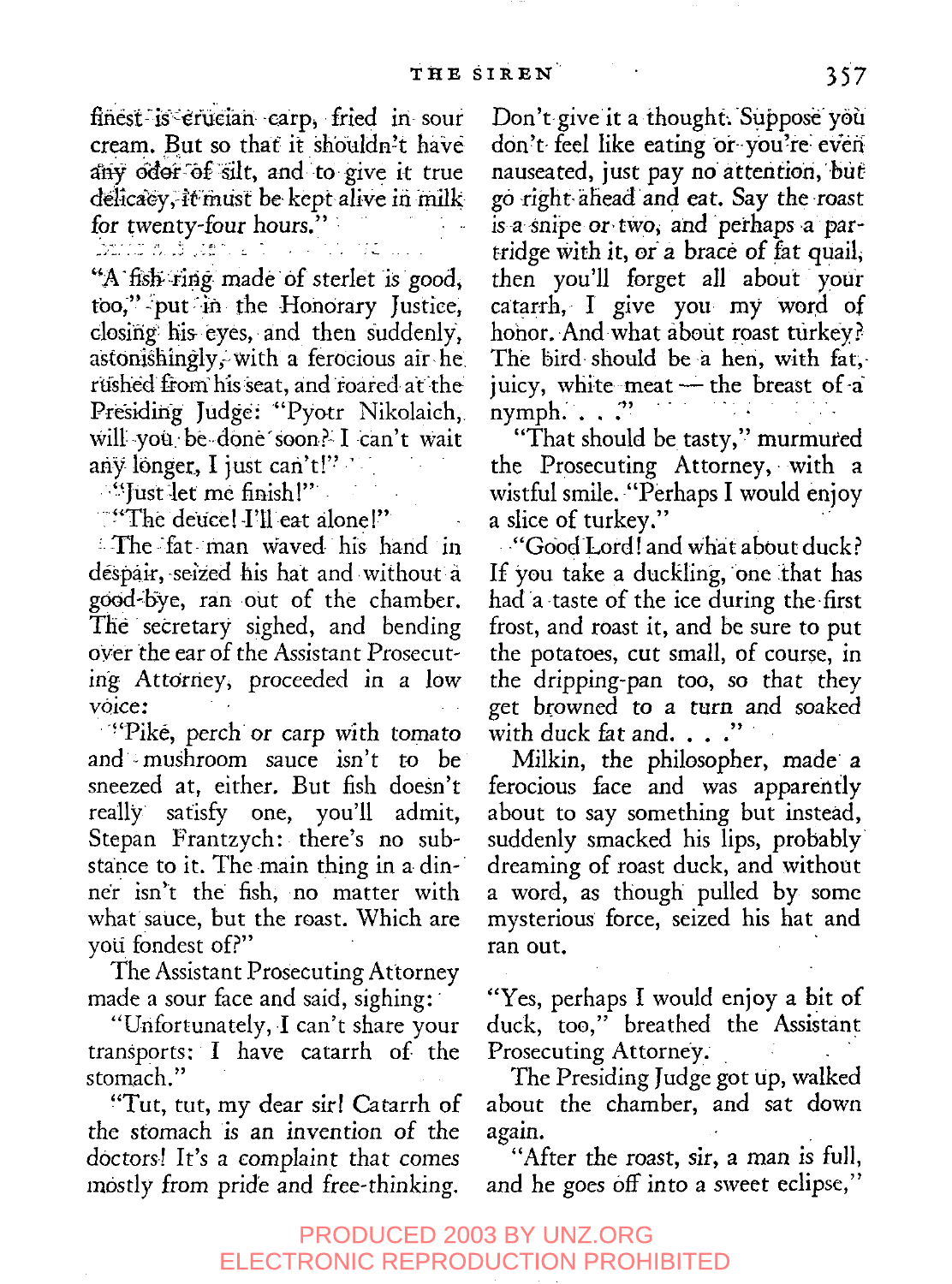continued the secretary. "The body is basking, the soul is transported. And then for the crowning touch, two. or three glasses of spiced brandy."

The Presiding Judge grunted and struck out what he had written.

""I have ruined the sixth *sheet!"* he exclaimed angrily:. "This is monstrous!"

"Go on, go on writing, my friend," murmured the secretary. "I shan't say another word. You won't hear a thing, Believe me, Stepan Frantzych," he went on in a scarcely audible whisper, "spiced brandy, if it's homemade, is better than the finest champagne. After the very first glass your whole being is suffused with a kind of whole being is surfased with a sind of it were, and it seems to you as if you aren't at home, in your own armchair, but somewhere in Australia, that you are astride a downy ostrich. . . .

"Oh, let's be off, Pyotr Nikolaich!" cried the Prosecuting Attorney, with an' impatient jerk of his leg.

~ "Yes, my friend," the secretary continued. "And while you are sipping your brandy, it's not a bad thing to smoke a cigar, and you blow rings, and you begin to fancy that you are a generalissimo, or better still, you are married to the most beautiful woman in the world, and all day long she is floating under your windows in a kind of pool with gold-fish in it. She floats there, and you call to her:

'Darling, come and give me a kiss.'"

"Pyotr Nikolaich!" moaned the Prosecuting Attorney.  $\omega_{\rm{max}}$  , we can also

"Yes, my friend," the secretary proceeded. "And when you have had your smoke, you lift the skirts your dressing-gown and climb into bed! You lie on your back, and you pick up a newspaper. When you can hardly keep your eyes open, and your, whole body is ready for sleep, politics makes agreeable reading: Austria. made a misstep, France got somebody's back up, the Pope put aspoke in someone's wheel  $-$  it's a pleasure, sir, to read of such things."

The Presiding Judge threw down his pen, jumped up and seized his hat in both hands. The Assistant Prosecuting Attorney, who had quite forgotten his catarrh and. was nearly fainting with impatience, jumped up, too.

"Let's be off!" he cried.

"Pyotr Nikolaich, and what about your dissenting opinion?" asked the secretary in dismay. "My dear friend, when will you write it? You have to be in town at six o'clock!"

The Presiding Judge waved his hand in despair and made a dash for the door. The Assistant Prosecuting Attorney made the same gesture and, seizing his brief case, vanished together with the judge. The secretary looked after them reproachfully and began to gather up the papers.